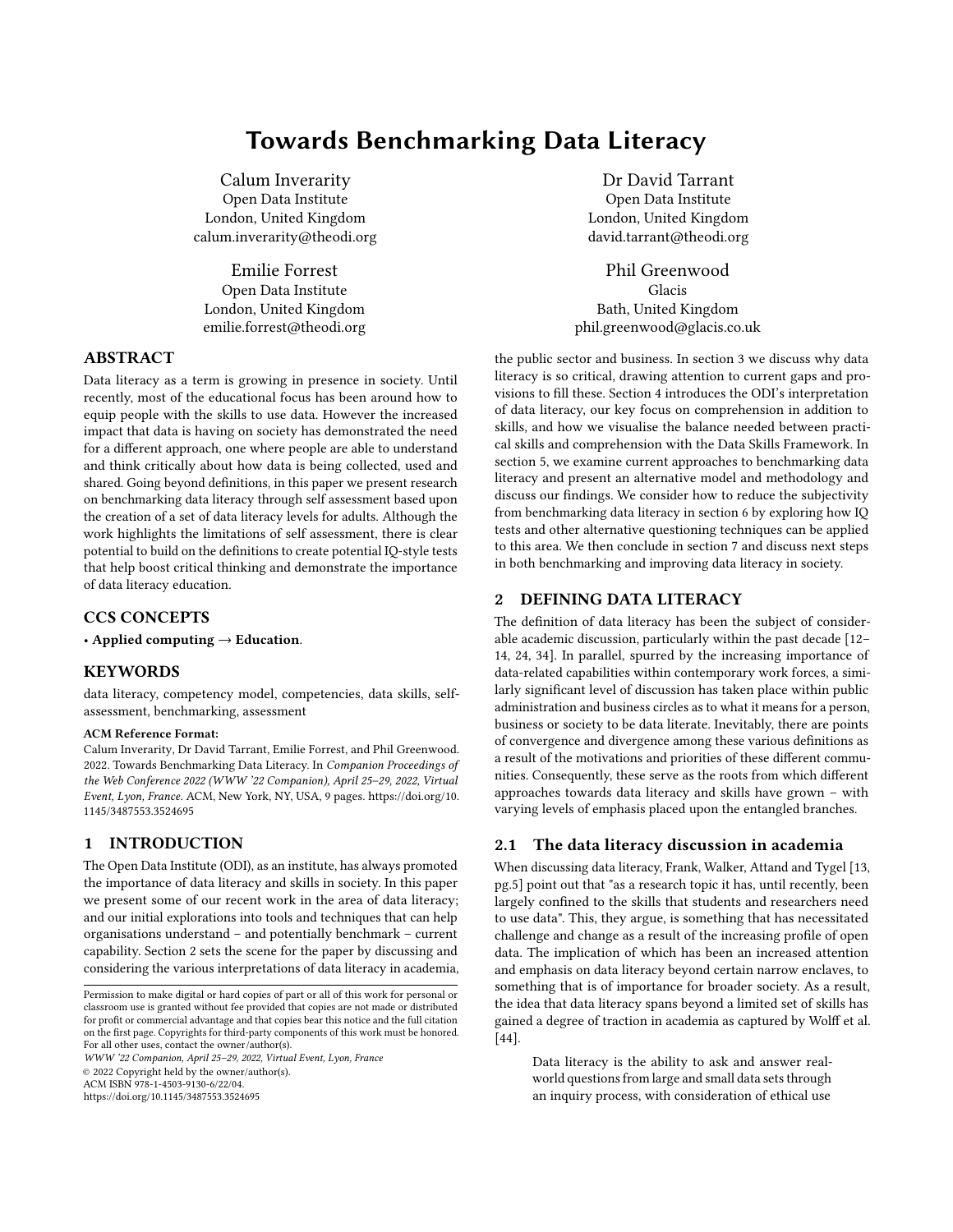of data. It is based on core practical and creative skills, with the ability to extend knowledge of specialist data handling skills according to goals. These include the abilities to select, clean, analyse, visualise, critique and interpret data, as well as to communicate stories from data and to use data as part of a design process. [\[44,](#page-8-6) pg.23]

While Wolff et al propose that data literacy is based on skills, this definition extends to include broader contextual considerations, such as the ethical use of data, which serves to ground these skills in context.

There is also an important discussion surrounding the degree of flexibility that should be granted surrounding definitions of data literacy. On the one hand, Frank et al suggest that "although defining data literacy increases rigor and helps clarify its scope it [is] also important to be flexible and not let discussion of definitions inhibit or constrain research. Any attempt to define a term in its formative stage is as much prescriptive as descriptive – it is an implicit recommendation to include certain things and exclude others" [\[13,](#page-8-5) pg.6]. Conversely, Khan, Kim and Chang [\[14,](#page-8-2) pg.4] propose stricter parameters, suggesting that "confining data literacy to a single discipline or forming multiple literacies under different disciplines with separate terminology only stands to befuddle users", it is evident that agreement on definitions remains a somewhat distant prospect at present. It is therefore important to communicate the parameters clearly, when discussing data literacy. This unresolved discussion also provided pause for thought when analysing our findings, as shall be elaborated on within our results.

In their conference paper in which they discuss their proposed data literacy intervention, Debruyne, Kearns, O'Neill, Colclough, Grehan and O'Sullivan [\[4,](#page-8-7) pg.24] note that data literacy is complex for several reasons, including that it "encompasses many activities (both with [active] and [passive] elements such as creating a plot and comprehending it), which draw on many disciplines ranging from maths to art". Their acknowledgement of the passive, as well as the active elements of data literacy are particularly useful in illuminating the current disconnect between academia and the public service/business communities in both definitions and approaches to measuring and improving data literacy. Within public service/business communities, emphasis appears to focus more heavily upon the active elements - such as the skills to gather and process data - while placing lesser emphasis on the more passive, contextual components.

It is these passive elements – which are often neglected and can escape immediate consideration – that can provide the greatest contribution in improving data literacy more broadly. When taken together, Pinney suggests that these passive elements can contribute towards a data literacy that enables emancipatory participation in society, which can "enable both researchers and populations affected by inequality to ask critical questions around power" [\[29,](#page-8-8) pg.233].

#### 2.2 Alternative definitions of data literacy

It is important to note that in spite of the general convergence that has occurred within academic discourse surrounding the definition

of data literacy, this is but one sphere in which this nomenclature has progressed towards an arguably firmer, more stable state. Discussion also extends into analysis of what data literacy is for specific purposes, such as how to measure it in public service [\[2\]](#page-7-1).

The consequence is that there can often end up with a conflation of responses [\[24\]](#page-8-3). As an example, within the UK government's 2020 National Data Strategy [\[5\]](#page-8-9) there is continued reference to boosting data science skills as the solution to data skills and literacy gaps in the UK. In the follow up Qualifying the UK Data Skills Gap report from the UK's Department for Digital, Culture, Media and Sport (DCMS) [\[6\]](#page-8-10), which was developed to elucidate the proposed solutions to the challenges identified in the 2020 National Data Strategy, there was an acknowledgement that "the data revolution has implications not only for experts with advanced analytical skills, but for the entire UK workforce".

While true in itself, this statement stops short in acknowledging the impact that this has for everyday citizens, outside of specific, professional contexts. This line of thinking remains commonplace not only in governmental thinking, but in many areas of business: that improving specific data skills is the panacea to improving data literacy. Later in the same report, it is noted that:

> "A review of curriculum content and mathematical literacy demonstrates the need for rapid change to ensure a 'fully data-literate population'. Despite the UK's well-developed economy, the country is frequently positioned mid-rank in mathematical skills - alarmingly, the numeracy skills of 75% of Britons aged 16-65 may prevent them from comparative price analysis of products and services, as well as household budgeting." [\[6\]](#page-8-10)

This once again suggests a conflation of skills and literacy as being roughly similar and resolvable, something that would benefit from delineation, clarification and subsequent elaboration.

The consulting firm, KPMG, recognises that data literacy is more than an essential skillset for data scientists – it is about society at large gaining a fundamental understanding of the language and value of data in all of its forms and applications" [\[17\]](#page-8-11), while similarly succinct definitions from other members of the 'Big Four' (Deloitte, EY, KPMG and PwC) are less evident. There is, however, acknowledgement of the importance of 'digital upskilling' to address data literacy from PwC [\[21\]](#page-8-12), who place emphasis on technologically-focused solutions such as increasing competency with market-leading software [\[20\]](#page-8-13). This is reflective of a sector in which specific challenges and needs are identified and targeted responses are developed to address inefficiencies. Such an approach can, however, have certain drawbacks when the focus on upskilling is not complemented with similar levels of focus on the behaviours necessary for their appropriate utilisation.

## <span id="page-1-0"></span>3 WHY DATA LITERACY IS SO CRITICAL

The European Data Market study[\[3\]](#page-7-2) valued the data economy in the EU27 plus the UK to be in excess of 400 billion euros in 2019. The same study references the number of data professionals as 7.6 million in 209, or 3.6% of the total workforce. Yet the European Data Market Monitoring tool "continues to register an imbalance between the demand and the supply of data skills in Europe as the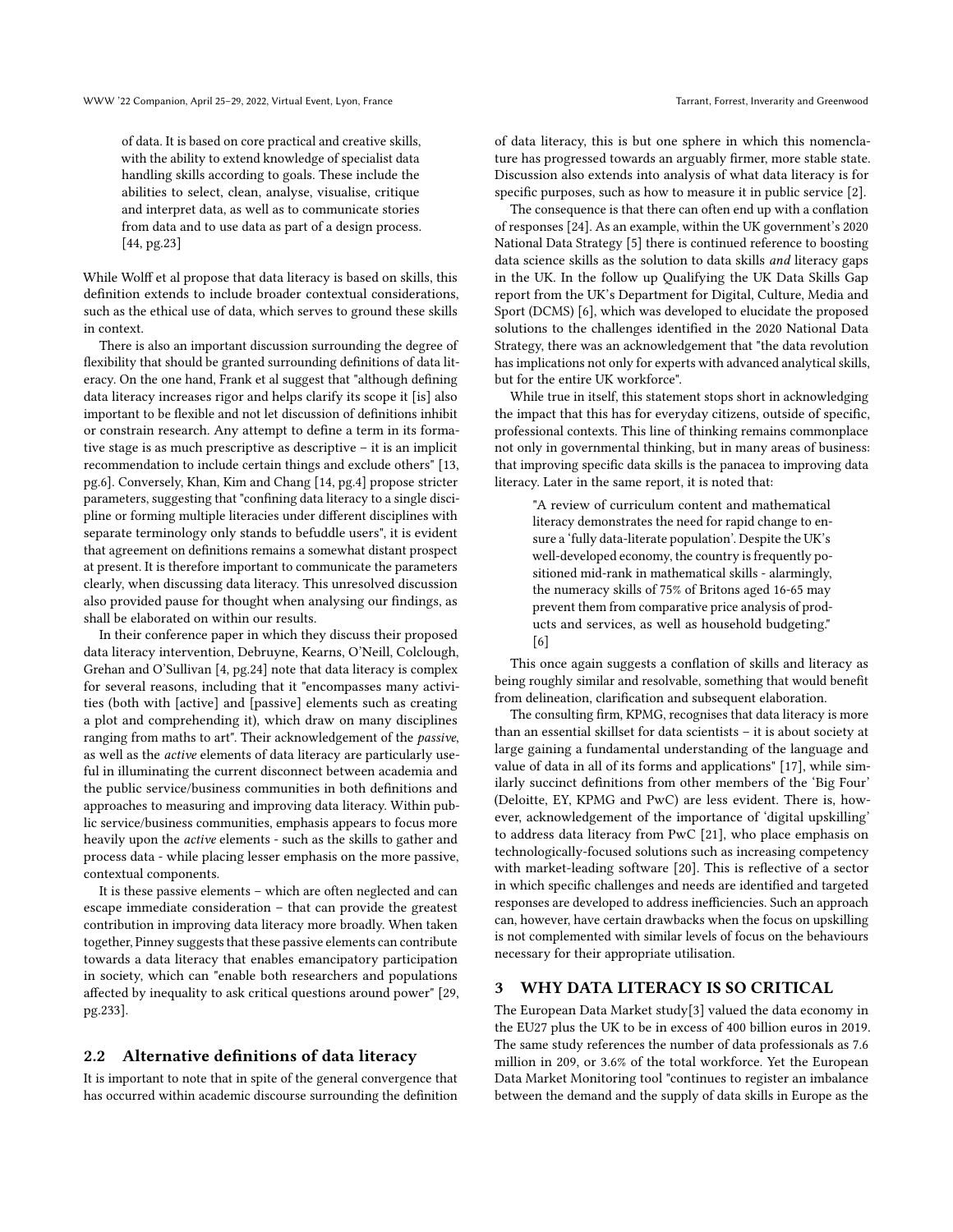estimated gap reached approximately 459,000 unfilled positions in the EU27 plus the UK." This equates to 5.7% of the total demand. The study also notes that "the data skills gap is forecast to continue in all the forecast scenarios as demand will continue to outpace supply."

This same message is echoed across many sources. The Winterberry Group [\[18\]](#page-8-14) identified that 44% of companies surveyed intended to be "extremely data centric" within 18 months, but that only 9% currently felt they were operating at that level. The Data Literacy Index [\[32\]](#page-8-15) found that 76% of key business decision makers aren't confident in their data literacy skills. In its 2018 report, Gartner [\[19\]](#page-8-16) cited poor data literacy as the second highest internal roadblock to the success of a Chief Data Officer. At the moment, organisations do not have the skills they need to benefit from their data as they would like to.

One issue in unlocking the full value of data within an organisation is that efforts to increase data literacy have been focused on data practitioners. Focusing on upskilling such employees, such as data scientists, has been shown to lead to lack of understanding by managers and leaders on what can and can't be done with data by the practitioners [\[36\]](#page-8-17). This leads to insight (as well as risk) being lost in translation. Thus a focus on a balance of skills is required to help those working with data understand the impact on people and processes, while those who make decisions need to increase their data literacy in relation to the practical opportunities and limitations of working with data.

Pothier and Condon remark: "Data literacy competencies are needed within many (if not most) departments in a business organization. It is not enough to educate data analysts and data scientists only, but to think more broadly about how these competencies can be learned as part of a general business education." [\[30\]](#page-8-18) (p.6). Further, when discussing the role of human resources, Pothier and Condon[\[30\]](#page-8-18) note Sinair, Ray and Canwell [\[35\]](#page-8-19), who suggest that they "must work relentlessly to develop and recruit people who advance digital transformation across their organizations. Yet most have struggled to advance their own digital competencies. This neglect has hindered their ability to leverage data into talent strategies that can help transform their businesses". Whole teams and departments are often left behind when considering how to improve an organisation's data literacy, which is detrimental to the overall aim.

Some of the fault lies with data literacy learning provisions. In her paper looking at those who are attempting to meet the evergrowing demand for data professionals, Jeonghyun Kim [\[15,](#page-8-20) pg.169] notes that

"A number of institutions are responding to the need for data skills in the marketplace by launching new academic programs aimed at boosting the number of qualified data professionals, but the content and focus of such programs varies widely."

This, in part, can be explained by the continued multiplicity of definitions surrounding data literacy. As a consequence, what we see in the marketplace, within academia and within government is often diverse solutions, many of which place emphasis on the teaching of precise skills for the purpose of equipping professionals with specific tools to undertake particular tasks, as evidenced by

earlier discussion of how data literacy is approached in both the public service [\[2,](#page-7-1) [5\]](#page-8-9) and business [\[20\]](#page-8-13). Gartner[\[19\]](#page-8-16) discovered in its 2018 report that many data literacy learning provisions are focused (or perceived to be focused) on "just tools training".

This, we believe, only partly addresses the problem.

Furthermore, Kim [\[15\]](#page-8-20) suggests that many gaps exist within these programmes that prevent professionals from developing the rounded skills that they require to be fully competent – something she notes certain institutions sometimes attempt to resolve through recommending complimentary courses from departments outside of their core focus. This suggestion speaks to the core of the issue, which is developing a critical contextual analysis surrounding specific skills to enable an individual to wield and utilise these with competence and purpose. It is not only about having the ability to be able to undertake a task, but also knowing when to do so, under what circumstances that are appropriate. In other words, to apply critical thinking to data.

Through research conducted by the ODI for the purpose of discovering the data skills required by people in different sectors and those in higher education [\[41\]](#page-8-21), it was found that the highest level of attainment recorded in responses equated to Level 4 and 5 of the European Qualifications Framework[\[9\]](#page-8-22). At these levels people are expected to be able to apply a range of cognitive and practical skills to develop creative solutions to specific (level 4) and abstract (level 4) problems.

Market analysis of data literacy programme offerings available showed that there was a focus on improving compulsory skills (levels 1-3 of EQF) and university-level programmes, which equated to levels 6-7 of the EQF [\[38\]](#page-8-23). As such, adults sent on courses focusing on building capacity around data were often encountering a gap within their learning progression (levels 4-5), which served to stymie confidence and the development of competence.

Combined, these analyses paint a familiar picture of an environment in which companies are increasingly looking to optimise their use of data, however they currently lack the means to do this. Comparison of data literacy levels both within and between companies can, however, be a problematic roadblock in beginning the process of improving data literacy within an organisation or, more broadly, within society.

## 4 DATA LITERACY AT THE ODI

Founded by inventor of the web, Sir Tim Berners-Lee, the ODI sits at the intersection of government, academia and the private sector. At the ODI, we recognise the need to train both the people who are putting data and information out there, as well as those reading it, how to interpret and question it to ensure they understand it and are not being misled or deceived. It is the arts of critical thinking and scepticism that are continuing to prove key in a world where we are bombarded by numbers, statistics and, increasingly, data and machines using that data to make decisions that affect us.

The ODI defines data literacy as:

"The ability to think critically about data in different contexts and examine the impact of different approaches when collecting, using and sharing data and information." [\[38\]](#page-8-23)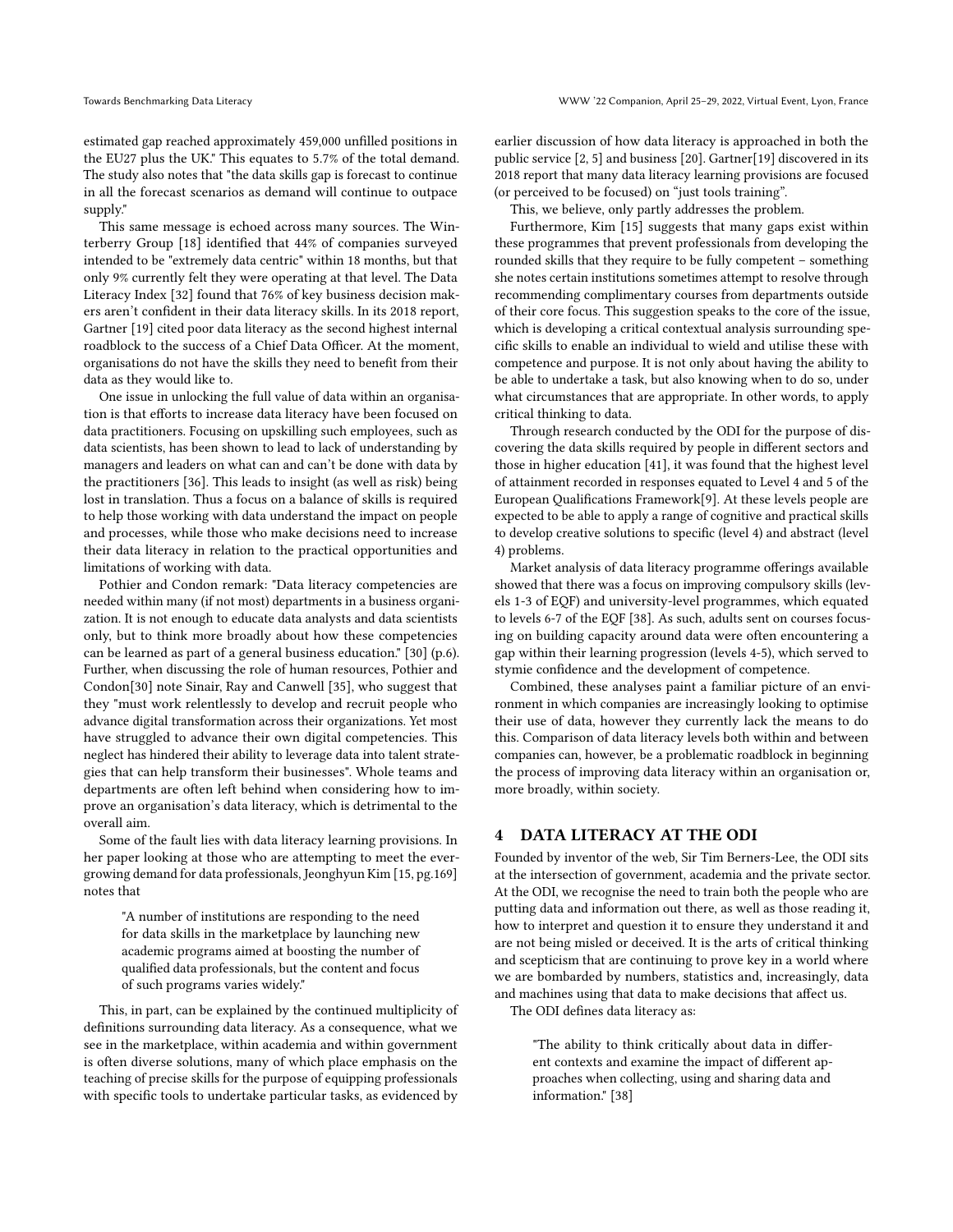WWW '22 Companion, April 25–29, 2022, Virtual Event, Lyon, France Tarrant, Tarrant, Forrest, Inverarity and Greenwood

<span id="page-3-0"></span>

Figure 1: The ODI Data Skills Framework

We believe increasing data literacy should including helping people to:

- compare and contrast how different people use numbers, graphs and infographics to convey important messages on topics such as climate change, population growth or global pandemics.
- evaluate the impact of bias and limited sampling on important decisions, such as those in the criminal justice system or when hiring decisions are made.
- examine the ways that data is collected and the purposes of this collection, from irregular collection in a census to sensors in trains, cars and busses that keep those vehicles running, to our interactions with digital assistants.

Following research into the broad range of skills required to get the most from data [\[22,](#page-8-24) [41\]](#page-8-21), we built the ODI Data Skills Framework (Figure [1\)](#page-3-0). Through this framework we try and communicate the

spectrum of areas that require some level of data literacy, while not being too prescriptive about the detail behind each.

Broadly speaking, the skills framework is split into left and right. On the left are the softer skills relating to decision making and delivering benefit while protecting people and data. On the right is the more practical side, relating to understanding how data is used to inform that decision making.

Although not a direct mapping of Debruyne's [\[4,](#page-8-7) pg.24] active and passive model, the skills framework is an attempt to integrate the more human element to data, from that of building communities and managing change to working ethically.

One challenge with the ODI Data Skills Framework is the perception that it is competency model, where each hex can be taken individually and broken down into competencies that can be used to assess data literacy. However, this will often lead to a focus on skills and tools training as opposed to encouraging elements of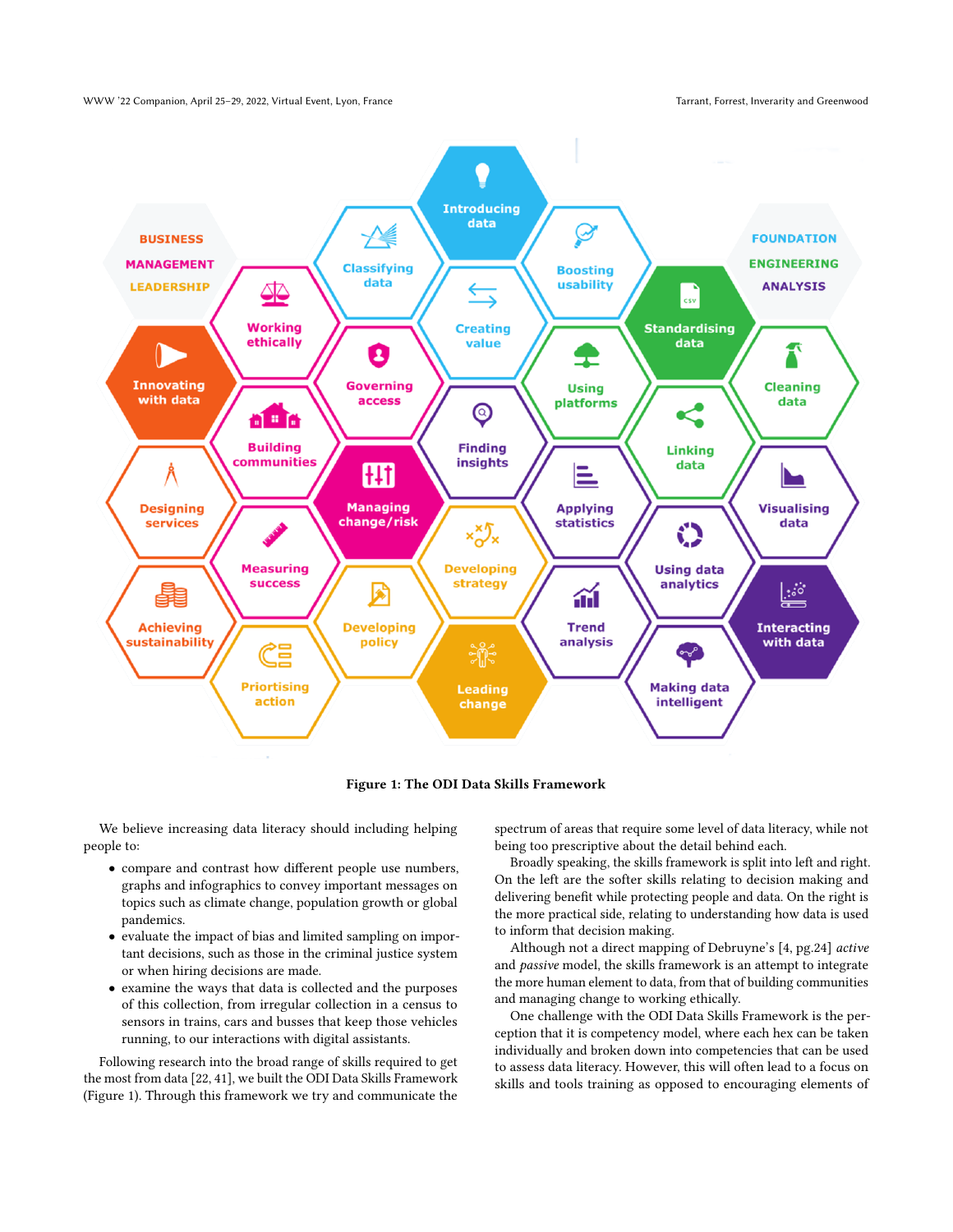problem solving and critical thinking. The temptation to look at each hex as an individual skill that does not rely on the others is also somewhat shortsighted, especially when considering the close connection between aspects like governance and data platforms, analytics and ethics, measuring success and data visualisation.

## <span id="page-4-0"></span>5 BENCHMARKING DATA LITERACY

Competency models have historically been a popular way to benchmark an employee's personal and professional development. The idea of evaluating someone's ability by competency, rather than traditional academic testing, dates from the 1970s with research to suggest that existing academic testing was not a good predictor of how well someone performed at work[\[25\]](#page-8-25).

Competency models have since been used across businesses, although defining what a competency actually is, is "one of the most fraught tasks in business research, with little agreement among researchers" [\[42\]](#page-8-26). Vazirani[\[42\]](#page-8-26) goes on to cite Page and Wilson [\[28\]](#page-8-27) who reviewed 337 definitions and citations and defined competencies as "the skills, abilities, and personal characteristics required by an employee". The personal characteristics can be difficult to measure [\[23\]](#page-8-28) whereas knowledge, skills and ability may be easier to assess.

Some of the downsides of creating competency frameworks include:

- Competency models are arduous pieces of work that can become outdated very quickly
- There is often an expectation among employees that competency models relate to role, performance and pay.
- In relation to performance and pay, competency models will often relate to measurable skills as opposed to overall knowledge and literacy.
- Competency models often sit in the domain of HR who don't always consult other relevant stakeholders. As such there is a risk that these models may not always be representative.

## 5.1 Current approaches to benchmarking data literacy

A self-assessment questionnaire is one way to assess data literacy. Based on the competencies identified by Ridsdale et al (2015) [\[34\]](#page-8-4), the Databilities® self-assessment tool consists of a series of multiple choice questions where participants have to select the statement that best describes them, as depicted in the example in Figure [2.](#page-4-1)

All questions are aligned to the same six levels as presented in (Table [1\)](#page-4-2).

While organisations applying the Databilities® self-assessment tool have the opportunity to add questions, it is otherwise intended as a one-size-fits-all approach.

The advantages of a self-assessment approach to assessing organisational data literacy are that it is easy to standardise across an organisation and relatively easy to implement given that everyone should use the tool in the same way.

There are, of course, limitations to self assessment, both against the literacy levels above and the skills framework. The primary limitations relate to the ability of individuals to accurately undertake self assessment of their data skills and literacy. Discussion of this has been previously considered by Bonikowska, Sanmartin

<span id="page-4-1"></span>4f. Which of these statements best describe you?

- (a) With guidance, I can use visual methods and tools to understand and explore data provided to me.
- (b) I can use visual methods and tools to understand and explore data provided to me.
- (c) I can use visual methods and tools to understand and explore a range of data sources.
- (d) I can assist others to use visual methods and tools to explore a range of data sources.
- (e) I can teach and assist others to use visual methods and tools to explore a range of data sources.
- (f) None of these describe me.

#### Figure 2: Question 4f from the Databilities® self-assessment tool

<span id="page-4-2"></span>

| Level   | Criteria                                                                                                               |
|---------|------------------------------------------------------------------------------------------------------------------------|
| Level 1 | At this level of competency, an individual can com-<br>plete simple tasks with instruction                             |
| Level 2 | At this level of competency, an individual can com-<br>plete simple tasks on their own, with guidance<br>where needed. |
| Level 3 | At this level of competency, an individual can com-<br>plete well defined tasks on their own.                          |
| Level 4 | At this level of competency, an individual can com-<br>plete complex problems and tasks on their own.                  |
| Level 5 | At this level of competency, an individual can assist<br>others to complete simple tasks and problems.                 |
| Level 6 | At this level of competency, an individual can teach<br>and assist others to complete complex problems<br>and tasks.   |

Table 1: Databilities® levels

and Frenette [\[2\]](#page-7-1), who note in relation to the assessment of data literacy that subjective tools such as self-assessment surveys "may produce a distorted picture of the actual skill distribution", highlighting how the work of Ehrlinger et al [\[8\]](#page-8-29) has previously shown that "low performers substantially overestimate their performance on intellectual tasks".

The questions themselves are also open to interpretation. Consider question 4f in Figure [2:](#page-4-1) "use visual methods and tools to understand and explore data." Not stating specific methods and tools is beneficial as it doesn't limit the scope of the question, however someone with a lower level of data literacy might rank themselves highly based on their ability to use basic spreadsheet functioning, whereas someone else might rank themselves lower using other tools. Simply put, respondents don't know what they don't know. It is also harder to focus on the critical thinking aspect with these questions, as they focus on doing and/or teaching tasks.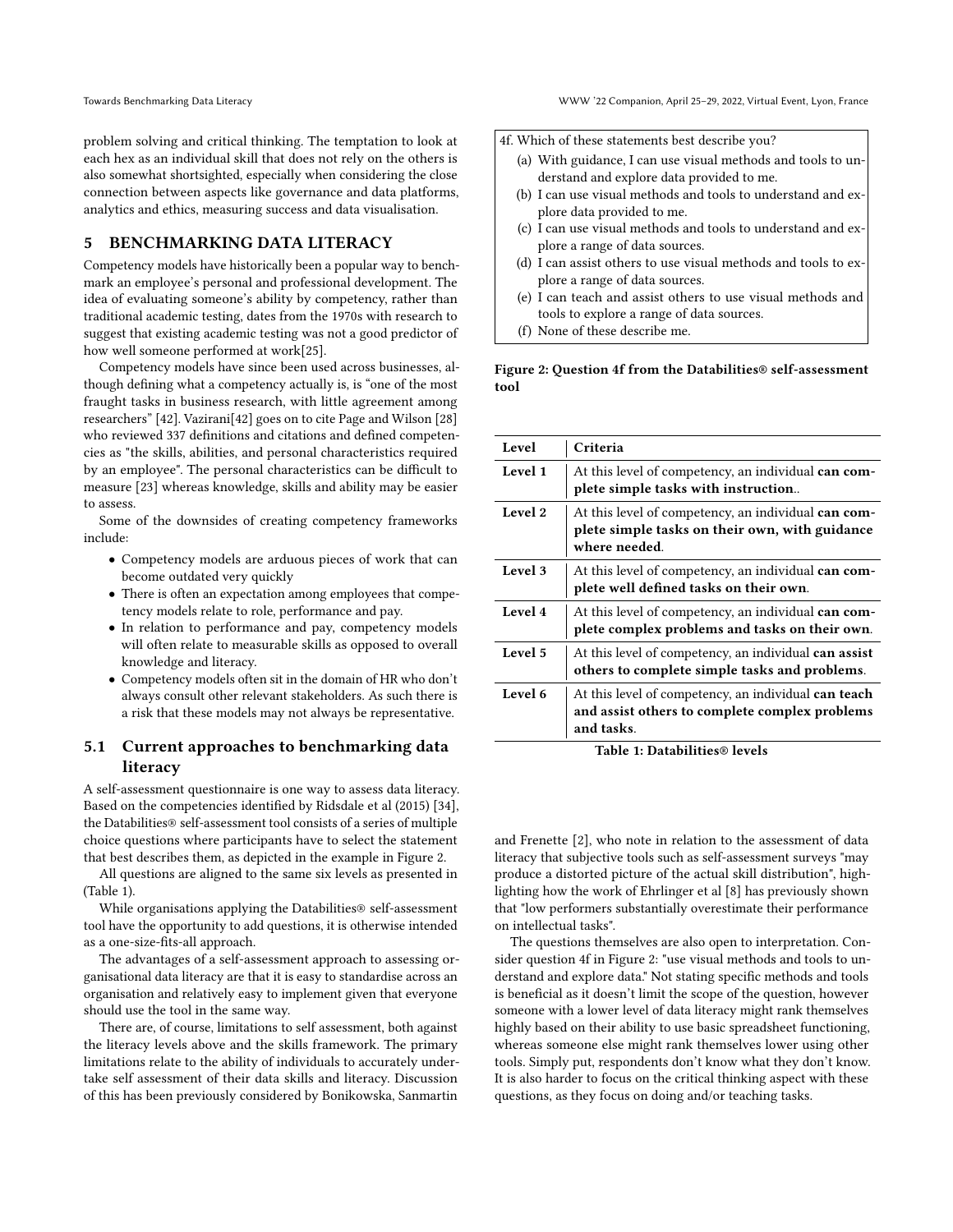## 5.2 An alternative model to benchmarking data literacy

The ODI has begun developing a method to benchmark levels of adult data literacy. In addition to drawing on the skills definition from the European Qualifications Framework – where skills are described as the combination the cognitive (use of logical, intuitive and creative thinking) and practical (involving manual dexterity and the use of methods, materials, tools and instruments) – we looked at the Organisation for Economic Co-operation and Development's (OECD) definition of literacy. In their Programme for the International Assessment of Adult Competencies (PIAAC), which also encompasses numeracy and problem solving [\[11\]](#page-8-30), the OECD considers literacy as "the ability to identify, understand, interpret, create, communicate and compute, using printed and written materials associated with varying contexts. Literacy involves a continuum of learning in enabling individuals to achieve their goals, to develop their knowledge and potential, and to participate fully in their community and wider society"[\[10\]](#page-8-31).

Drawing upon the PIAAC and its emphasis on literacy for the purpose of facilitating participation in society, rather than solely economic prosperity [\[11\]](#page-8-30), the Data Literacy Framework proposed by the ODI aims to help individuals assess their own, or their teams, data literacy level. Table 1 presents these levels and their corresponding criteria.

As previously discussed, there are limitations to self-assessment relating to individuals' ability to assess their own skills. To further investigate this, we carried out a brief survey within our own network to establish the perceived level of data literacy.

#### 5.3 Survey methodology

For the purposes of trying to understand current perceptions around data literacy, we created a short survey to gather responses to selfassessed questions regarding respondents' levels of data literacy.

A convenience sample was used for the survey, in which we approached contacts within the ODI network for responses. This involved sending the survey directly to a targeted mailing list consisting of contacts who had previously engaged with the ODI through activities such as training and had consented to being contacted with regards to future ODI data literacy efforts. To supplement this targeted approach, a description of the survey and link for interested respondents was included within the weekly ODI newsletter. This contributed to a diversification of the responses from respondents of more diverse backgrounds, however this remains a convenience sample given that the respondents had all expressed either an interest in the ODI's work. The respondents were asked two questions about their job and the primary responsibilities this includes  $<sup>1</sup>$  $<sup>1</sup>$  $<sup>1</sup>$  be-</sup> fore then being presented with the ODI Data Skills Framework (Figure [1\)](#page-3-0) and asked to identify which side they most closely align with (left hand side, middle, right hand side) within their role. Finally, respondents were presented with criteria statements for each of the 6 levels of the data literacy benchmarking and asked to select all of the statements that included tasks that the respondent would be comfortable undertaking in a professional capacity.

| Level                   | Criteria                                                                                                                                                                                                                                                                                                                                                                                                                                                                                                                                                                          |
|-------------------------|-----------------------------------------------------------------------------------------------------------------------------------------------------------------------------------------------------------------------------------------------------------------------------------------------------------------------------------------------------------------------------------------------------------------------------------------------------------------------------------------------------------------------------------------------------------------------------------|
| <b>Below</b><br>Level 1 | Able to recall a single piece of specific information as<br>presented in a graph or chart. Not required to under-<br>stand the structure or meaning of the data.                                                                                                                                                                                                                                                                                                                                                                                                                  |
| Level 1                 | Able to understand the meaning of information or<br>data presented to you.<br>Able to explain what a simple graph means.                                                                                                                                                                                                                                                                                                                                                                                                                                                          |
| Level 2                 | Able to consider where the information has come from<br>and how this impacts the message being presented.<br>Able to paraphrase and make low level inferences<br>from data and how it is presented.<br>Able to interpret data to state a new fact or existing<br>one in a new way.                                                                                                                                                                                                                                                                                                |
| Level 3                 | Able to question the validity of claims, such as a mis-<br>leading graph, and can spot fake news.<br>Able to interrogate data and information from a vari-<br>ety of sources.<br>Able to understand wider context and subtleties, and<br>some limitations or bias in how data is collected, used<br>and shared.                                                                                                                                                                                                                                                                   |
| Level 4                 | Able to evaluate the methodology behind how the<br>data was collected and interpreted and what impact<br>that has on the conclusions drawn.<br>Able to bring together data from different sources or<br>collected with different methodologies to draw new<br>conclusions and make informed decisions about cur-<br>rent or future direction.                                                                                                                                                                                                                                     |
| Level 5                 | Able to synthesize or create original ideas based<br>upon a thorough evaluation of a broad range of<br>data/information sources combined with specialist<br>knowledge.<br>Able to recognise your own biases and limitations, as<br>well as those already present in the data/information<br>resulting from how it was originally collected or in-<br>terpreted. Also able to recognise what biases or limi-<br>tations that might result in, including deeper societal<br>biases that might not have been corrected for, and<br>take appropriate steps to mitigate for that bias. |

Table 2: ODI Levels of Adult Literacy

The objectives of the survey were to:

- establish how people identify with the skills framework in their role
- validate assumptions related to self-assessment

Furthermore, it is acknowledged by the authors that respondents will likely have varying interpretations of the skills included within the Data Skills Framework, or may similarly under/over estimate the relative importance of these skills within their professional roles. This serves to evidence another of the limitations of using a selfassessed survey in isolation from other benchmarking techniques.

Efforts were made to proactively mitigate the potential influencing of respondents answers. For example, reference to 'levels' of

<span id="page-5-0"></span><sup>&</sup>lt;sup>1</sup>Respondents were asked for this additional layer of information in order to contextualise the activities and responsibilities involved in their roles - given the diverse interpretations and applications that exist of roles such as 'data analyst'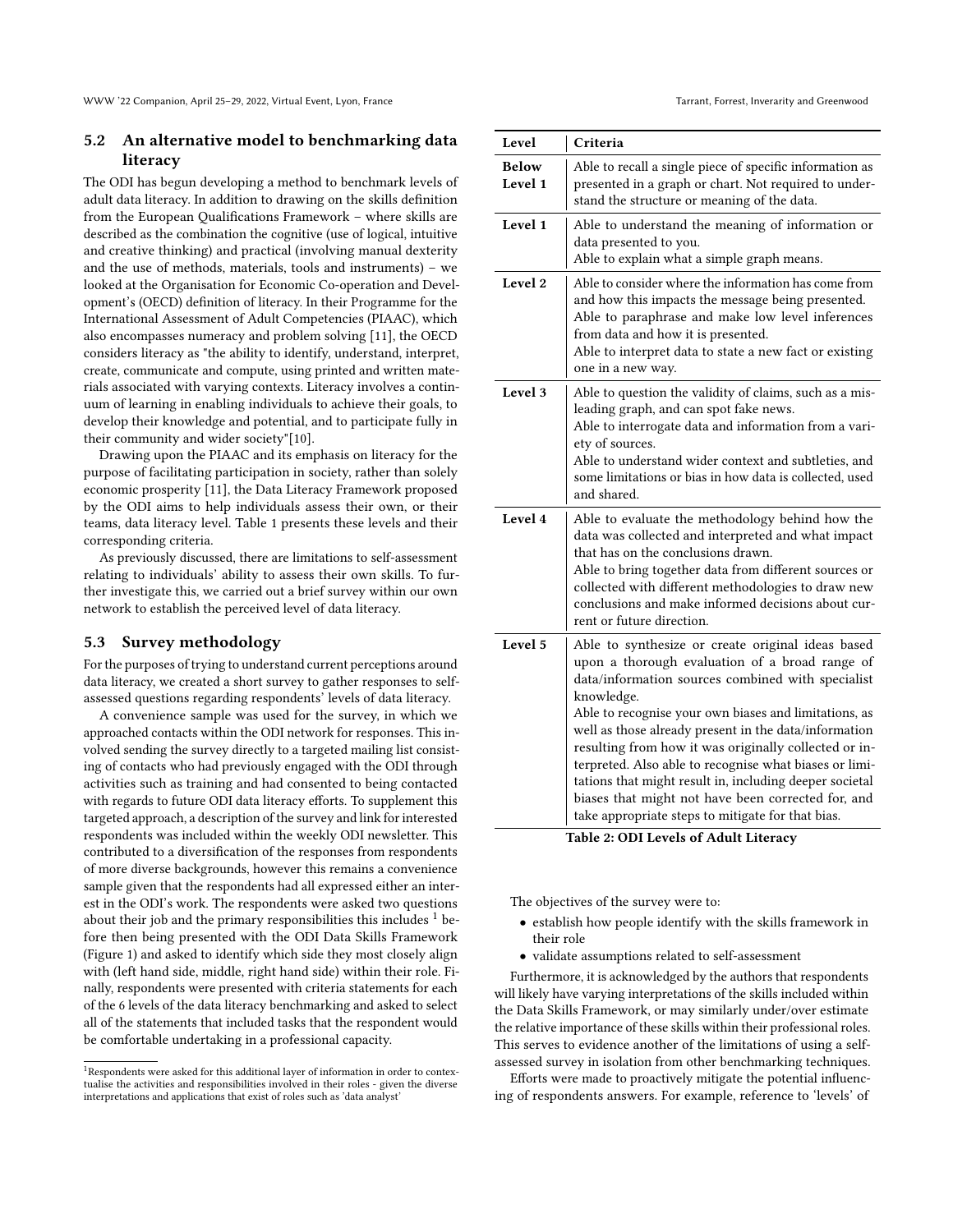data literacy were omitted. Instead, respondents were asked to "tick all statements that describe tasks that you would be comfortable undertaking in a professional capacity", in the question that assessed respondents' data literacy. Similarly, words such as 'ability' and 'capability', which the authors considered emotive and likely to encourage respondents to desire to be considered more capable or able than they are were avoided.<sup>[2](#page-6-1)</sup>

Cognisant of these limitations, the authors are therefore aware that the results of the survey will be imperfect, however they have utility in an illustrative capacity.

#### 5.4 Results

In total, 93 fully completed responses to the survey were received. Based on the responsibilities and competencies required within their roles, 17 respondents (18%) identified predominantly with the left-hand-side of the Data Skills Framework, 56 (60%) with the middle of the framework (including a limited mix of both left and right) and 20 (22%) respondents with the right hand side of the framework.

Overall, respondents assessed themselves as holding high levels of data literacy. In total, 46 of the 93 (49%) respondents rated themselves as having the highest level of data literacy assessed. This ratio was generally replicated based on the respondents' identification with the ODI Data Skills Framework, with 9 of the 17 (53%) respondents who identified as sitting primarily on the left hand side, 27 of the 56 (48%) identifying with the middle and 10 of the 20 (50%) respondents who identified with the right hand side all assessing themselves at the highest level of data literacy.

#### 5.5 Discussion

An immediate takeaway based on the results is that respondents appear to have a tendency to be generous in their assessment of their data literacy. This result was somewhat anticipated, based on the discussion raised earlier in the paper, including from Bonikowska, Sanmartin and Frenette [\[2\]](#page-7-1).

This observation further evidences that self-assessment of data literacy is a sub-optimal approach for the purpose of benchmarking, particularly when considered in isolation of other means to determine an individuals data literacy. Presently, other means of measuring data literacy also rely heavily upon self-assessment, such as Data To The People's Databilities[\[40\]](#page-8-32).

An extension of this analysis, which would require further evidence and scrutiny, is that individuals' self-assessment of their data literacy may be influenced by their domain-specific understanding; ie the context in which they are familiar. Given the cumulative nature of the data literacy levels, this consideration becomes particularly acute towards the upper end of the scale at level 5, in which the criteria lends itself to more precise articulation of an individual's data literacy for a specific purpose.

# <span id="page-6-0"></span>6 REDUCING SUBJECTIVITY IN BENCHMARKING

To assess data literacy more effectively, we consider it necessary to try to minimise the tendency that respondents inherently have to apply their own contextual understanding to a given problem. Through encouraging objectivity, this can have the emancipatory effect of enabling individuals to apply their specialist expertise within unfamiliar contexts.

This is not an unfamiliar approach in education, especially as related to EQF levels 4-5 where individuals are expected to apply their knowledge to solve specific or abstract problems [\[9\]](#page-8-22). It is also very similar to the approach of problem based learning (PBL); a teaching method in which complex real-world problems are used as the vehicle to promote the development of critical thinking skills, problem-solving abilities, and even communication skills [\[7\]](#page-8-33).

Combining concepts from PBL with the need to reduce subjectivity to benchmark literacy means potentially trying to create a series of simple to understand, but challenging to solve questions through which to assess literacy.

Such techniques are not new. Intellectual Quotient (IQ) tests have been in use for over a century and have become widely regarded as a convenient go-to measure of reasoning and problem solving abilities. These tests benefit from providing a snapshot of current academic abilities based on problems in which all the information required to solve them is presented and there is only one correct answer [\[27\]](#page-8-34). As a result, they are not intended as a measure of a person's practical intelligence [\[37\]](#page-8-35), but rather a person's developed skills and should therefore provide a more objective picture of their problem-solving abilities. Such means of measurement lend themselves to the assessment of data literacy in this regard, in that they minimise the utility of the content and context that a person could bring into the answer and are designed to minimise the influence of a person's native intelligence.

One risk with multiple choice questions, such as those used in IQ tests, is that they often simply test someones ability to either recall what they have seen before or their ability to eliminate the obvious wrong answers [\[45\]](#page-8-36), which is why they are not effective for measuring practical intelligence. However many argue that when carefully constructed they can be used effectively, especially when the reasoning problem has to consider multiple factors or variables [\[26\]](#page-8-37).

Question 1 (shown in Figure [3\)](#page-6-2) is a reasonable example of a question where you could change the input data (shown in brackets) to vary the question and avoid the element of recall as well as increasing some of the complexity of reasoning required.

<span id="page-6-2"></span>Q: You have been given data relating to [people's salaries] and asked to calculate the average?

How would you do this?

- (a) Find the total of all the [salaries] and divide by the number of [people] there are
- (b) Sort the [salaries] in ascending order and pick the one in the middle of the sorted list
- (c) Sort the [salaries] in ascending order and find the most common one
- (d) All of the above are equally valid

Figure 3: Multiple choice question with variance on input

<span id="page-6-1"></span><sup>&</sup>lt;sup>2</sup>See Annex A for full list of survey questions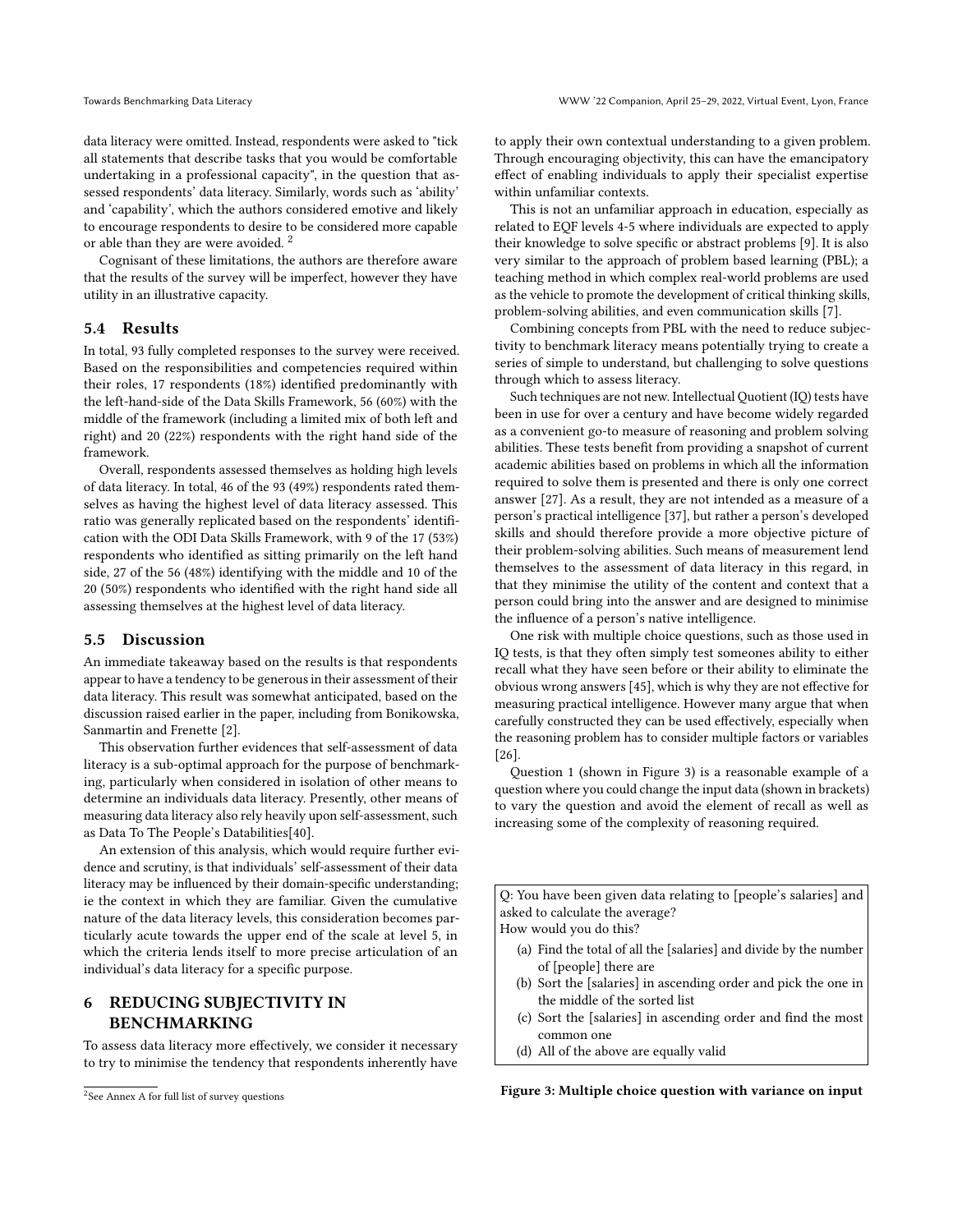While the example shown in Figure [3](#page-6-2) has a single correct response, answering this question requires understanding that salary data is never normally distributed. The mean is pulled high by the high earners and the modal value represents something towards minimum wage. If the context was changed, eg favourite colour, or average exam grade, then the answer would be different.

As another example, take the graph shown in Figure [4](#page-7-3) from the University of Washington's course on the art of scepticism in the world of data [\[43\]](#page-8-38).

<span id="page-7-3"></span>Q: The graph below shows 11 points representing the relationship between crop yield and salt concentration in the soil. There is space for another 10 points to be added, choosing from A, B, C or D which is most likely to represent the value of Y (the yield) when X (salt concentration) reaches to 20?



#### Figure 4: Multiple choice question where variance comes from the labels on the axis

In this example (B), (C) and (D) are all trend lines that fit the 10 data points shown, to pick the correct one, you need to apply knowledge of the domain (in this case agriculture). So like in the first example, changing the domain would be a good way to assess the ability for someone do demonstrate their practical ability to apply their knowledge.

Sometimes however, there may not even be a right answer, such as choosing measures for success, where a multitude of ways of representing and reporting on data may exist. Figure [5,](#page-7-4) shows one such example.

This question makes people think sceptically about summary stats and how data is used to inform decision making. Here, the ideal reaction of the learner is a recognition of the challenge presented by the learning experience, rather than through a test of knowledge. It is anticipated that they can relate to this when they come across similar scenarios in real life. In this way, this type of question is more suited as a starting point in the experiential learning cycle [\[16\]](#page-8-39).

We are not alone in trying to think this way about data literacy as the work of Questionmark and Cambridge Assessment demonstrates[\[33\]](#page-8-40). There is however still some way to go to evaluate the effectiveness of such techniques to both benchmark and drive adoption of approaches with increased focus on literacy over skills.

<span id="page-7-4"></span>Two recruitment agencies sift applications and put candidates forward for interviews. The success rate of candidates is used as a performance measure. A summary dashboard indicates that Recruits R Us are performing slightly better. (Table 1)

Drilling into the various applicant categories (Table 2) shows that Acme Recruiting actually performs better in all categories.

What does this result tell us?

| Agency                                        | <b>Success Rate</b> |  |  |  |
|-----------------------------------------------|---------------------|--|--|--|
| Acme Recruiting (Acme)<br>Recruits R us (RRS) | 43%<br>44%          |  |  |  |
| Table 1: Summary statistics                   |                     |  |  |  |

| Category                        | Agency     | <b>Interviews</b> | Offers | <b>Success</b> |  |  |
|---------------------------------|------------|-------------------|--------|----------------|--|--|
| Leavers                         | Acme       | 35                | 14     | 40%            |  |  |
|                                 | <b>RRS</b> | 16                | 6      | 38%            |  |  |
| Graduates                       | Acme       | 39                | 17     | 44%            |  |  |
|                                 | <b>RRS</b> | 19                | 8      | 42%            |  |  |
| Experienced                     | Acme       | 3                 | 2      | 67%            |  |  |
|                                 | <b>RRS</b> | 10                | 6      | 60%            |  |  |
| Table 2: Applicants by category |            |                   |        |                |  |  |

Figure 5: Demonstrating risks of summary statistics

#### <span id="page-7-0"></span>7 CONCLUSIONS AND NEXT STEPS

The definition of data literacy has been the subject of considerable discussion, both within academia, the public and the private sector. While it has been recognised that data skills will be important for the entire workforce, until recently, most of the focus in data has been around how to equip people with the skills to use data. However the increased impact that data is having on society has demonstrated the need for a different approach, one where people are able to understand and think critically about how data is being collected, used and shared.

Going beyond a definition, defining levels of literacy has helped us shape the conversation beyond high-level definitions. However, challenges remain in using this as a benchmarking tool. Further work remains to investigate if cognitive abilities, as related to data literacy, can be measured, or if the levels should simply be used as a reference for those looking to build effective data literacy learning experiences[\[1,](#page-7-5) [31,](#page-8-41) [39,](#page-8-42) [43\]](#page-8-38), including novel concepts such as data escape rooms.

#### REFERENCES

- <span id="page-7-5"></span>[1] Southampton Data Science Academy. 2020. Fundamentals of Data Science (Non-Technical). Retrieved February 3, 2022 from [https://southamptondata.science/](https://southamptondata.science/courses/fundamentals-of-data-science-non-technical.htm) [courses/fundamentals-of-data-science-non-technical.htm](https://southamptondata.science/courses/fundamentals-of-data-science-non-technical.htm)
- <span id="page-7-1"></span>Aneta Bonikowska, Claudia Sanmartin, and Marc Frenette. 2019. Data Literacy: What it is and how to Measure it in the Public Service. Statistics Canada, Analytical Studies Branch.
- <span id="page-7-2"></span>[3] Gabriella Cattaneo, Giorgio Micheletti, Mike Glennon, Carla La Croce, and Chrysoula Mitta. 2020. The European Data Market Monitoring Tool: Key facts & figures, first polocy conclusions, data landscape and quantified stories. Retrieved January 26, 2022 from [https://datalandscape.eu/sites/default/files/report/D2.9\\_](https://datalandscape.eu/sites/default/files/report/D2.9_EDM_Final_study_report_16.06.2020_IDC_pdf.pdf) [EDM\\_Final\\_study\\_report\\_16.06.2020\\_IDC\\_pdf.pdf](https://datalandscape.eu/sites/default/files/report/D2.9_EDM_Final_study_report_16.06.2020_IDC_pdf.pdf)